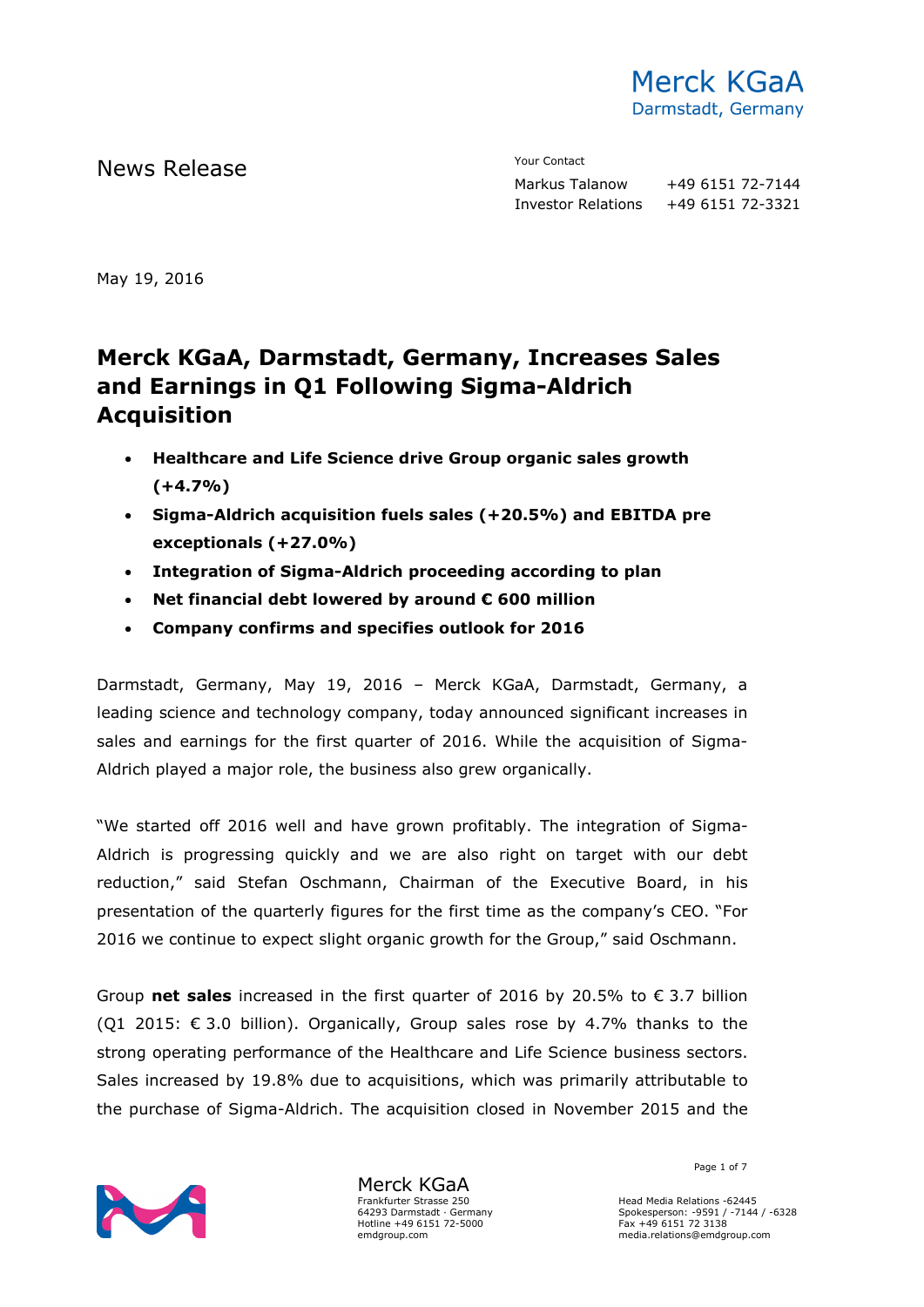business has now been consolidated for a full quarter for the first time. Merck KGaA, Darmstadt, Germany, experienced currency headwinds of -4.0%, which were mainly due to Latin American currencies. In the first quarter, the Group grew organically in all reporting regions, especially in North America and Latin America. Due to the acquisition of Sigma-Aldrich, the share of sales attributable to North America rose considerably to 26% (Q1 2015: 20%). Accounting for 33% of Group sales, Europe was our largest region.

**EBITDA pre exceptionals,** the key earnings indicator of the Group, rose by 27.0% to € 1.1 billion (O1 2015: €853 million) thanks to the good operational performance of Healthcare and Life Science as well as the Sigma-Aldrich acquisition. Group **EBIT** rose by 76.8% to  $\epsilon$  849 million (Q1 2015:  $\epsilon$  480 million). This includes the one-time effect of the gain of around  $\epsilon$  325 million from the sale of Kuvan, which was announced in October 2015. The company's **net income** more than doubled in the first three months of the year to  $\epsilon$  591 million (Q1 2015: € 282 million). **Earnings per share pre exceptionals** rose in the first quarter of 2016 by 37.5% to € 1.54 (Q1 2015: € 1.12).

Merck KGaA, Darmstadt, Germany, has started deleveraging and reduced its **net financial debt** in the first quarter by  $\epsilon$  581 million to  $\epsilon$  12.1 billion. This follows the strong increase in debt at the end of 2015 due to the acquisition of Sigma-Aldrich. As with major acquisitions in the past, Merck KGaA, Darmstadt, Germany, is aiming to rapidly and extensively reduce its debt. The company had 50,259 **employees** worldwide on March 31, 2016.

#### **Healthcare posts good organic growth**

The Healthcare business sector achieved good organic sales growth of 5.4% in the first quarter of 2016, growing organically in all regions except for Europe. This was canceled out by negative foreign exchange effects of -6.8%. In addition, the return of the rights to Kuvan to BioMarin Pharmaceuticals lowered sales by -1.0%. Consequently, Healthcare net sales decreased by -2.4% in the first quarter of 2016 to € 1.6 billion (Q1 2015: € 1.7 billion).

**Rebif**, which is used to treat relapsing-remitting multiple sclerosis, sustained a slight organic sales decline of only -1.5% in the first quarter of 2016 despite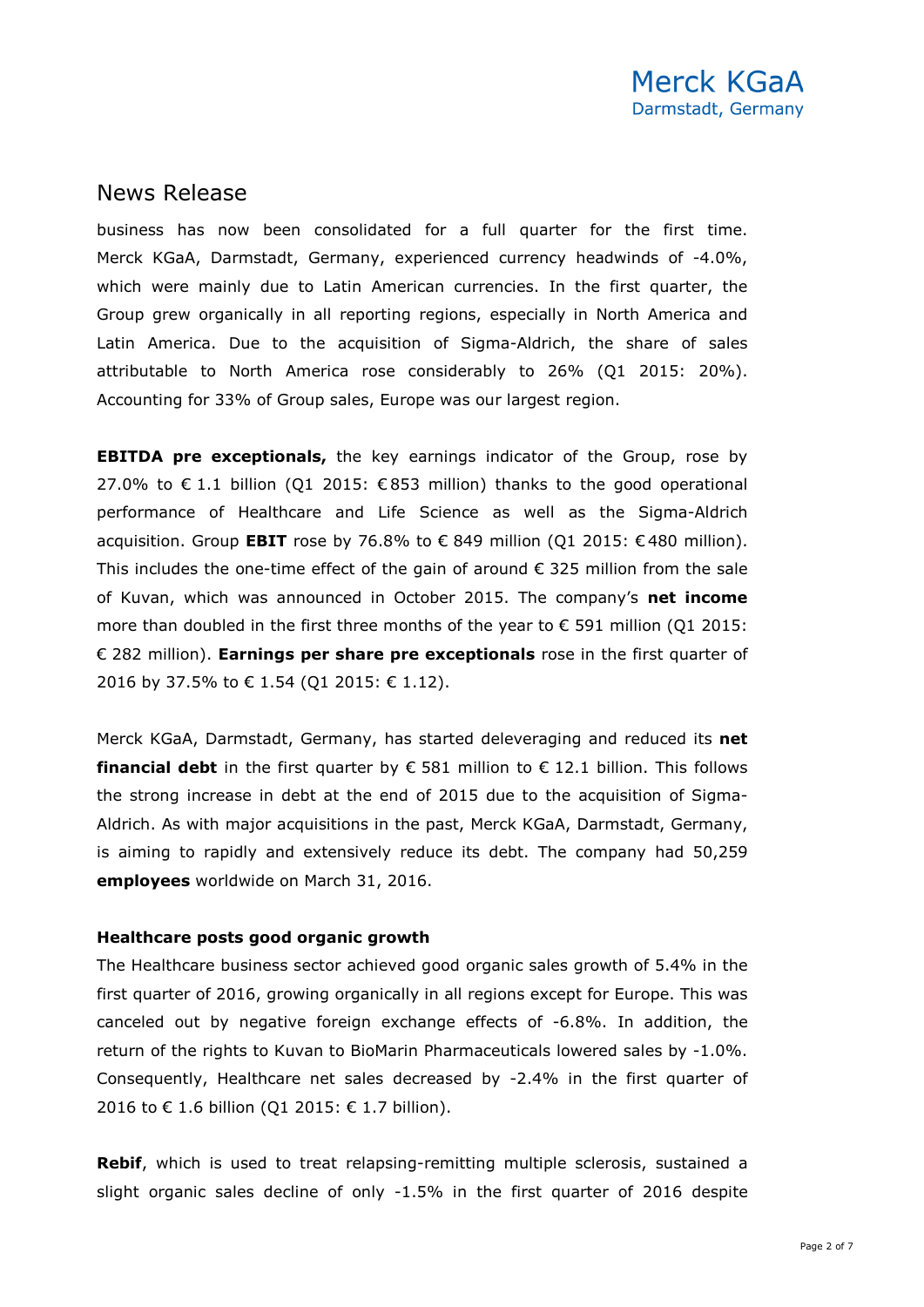increasing competitive pressure from oral formulations. Amid slightly negative currency effects of -0.2%, Rebif sales amounted to  $\epsilon$  422 billion (Q1 2015:  $\epsilon$  430 million). Sales of the oncology drug **Erbitux** grew organically by 3.8%. Including currency headwinds of -3.2%, Erbitux sales were stable at  $\epsilon$  207 million (Q1 2015: € 205 million). With **Gonal-f**, the leading recombinant hormone used in the treatment of infertility, the company achieved strong organic sales growth of 17.0% in the first quarter. Including negative exchange rate effects, sales rose to € 187 million (Q1 2015: € 164 million).

**EBITDA pre exceptionals** of the Healthcare business sector grew by 10.3% to € 508 million (Q1 2015: € 461 million) thanks to solid organic performance and the end of commission expenses stemming from the co-promotion of Rebif with Pfizer, despite increased R&D spending primarily for the avelumab program in immuno-oncology.

As part of the strategic transfer of products in the Healthcare business sector, as of January 1 we shifted vitamin preparations in India from the Biopharma business to Consumer Health, where they complement the existing business. The annual sales volume of the transferred business is around  $\epsilon$  45 million.

### **Life Science increases profitability both organically and through acquisition**

Sales increased in the Life Science business sector in the first quarter of 2016 by 89.3% to  $\epsilon$  1.4 billion (Q1 2015:  $\epsilon$  738 million). Apart from solid organic growth of 8.9% across all regions, the acquisition of Sigma-Aldrich fueled sales by 81.6% or € 602 million. By contrast, foreign exchange effects only had a minor impact of -1.3% in the reporting period.

The Process Solutions business area, which markets products and services for the entire pharmaceutical production value chain, generated strong organic sales growth of 15.9%. Applied Solutions, which serves clinical and diagnostic testing laboratories as well as the food and environmental industries, posted an organic sales increase of 3.6%. The Research Solutions business area, which focuses on academia and pharmaceutical research institutions, generated organic sales growth of 2.0%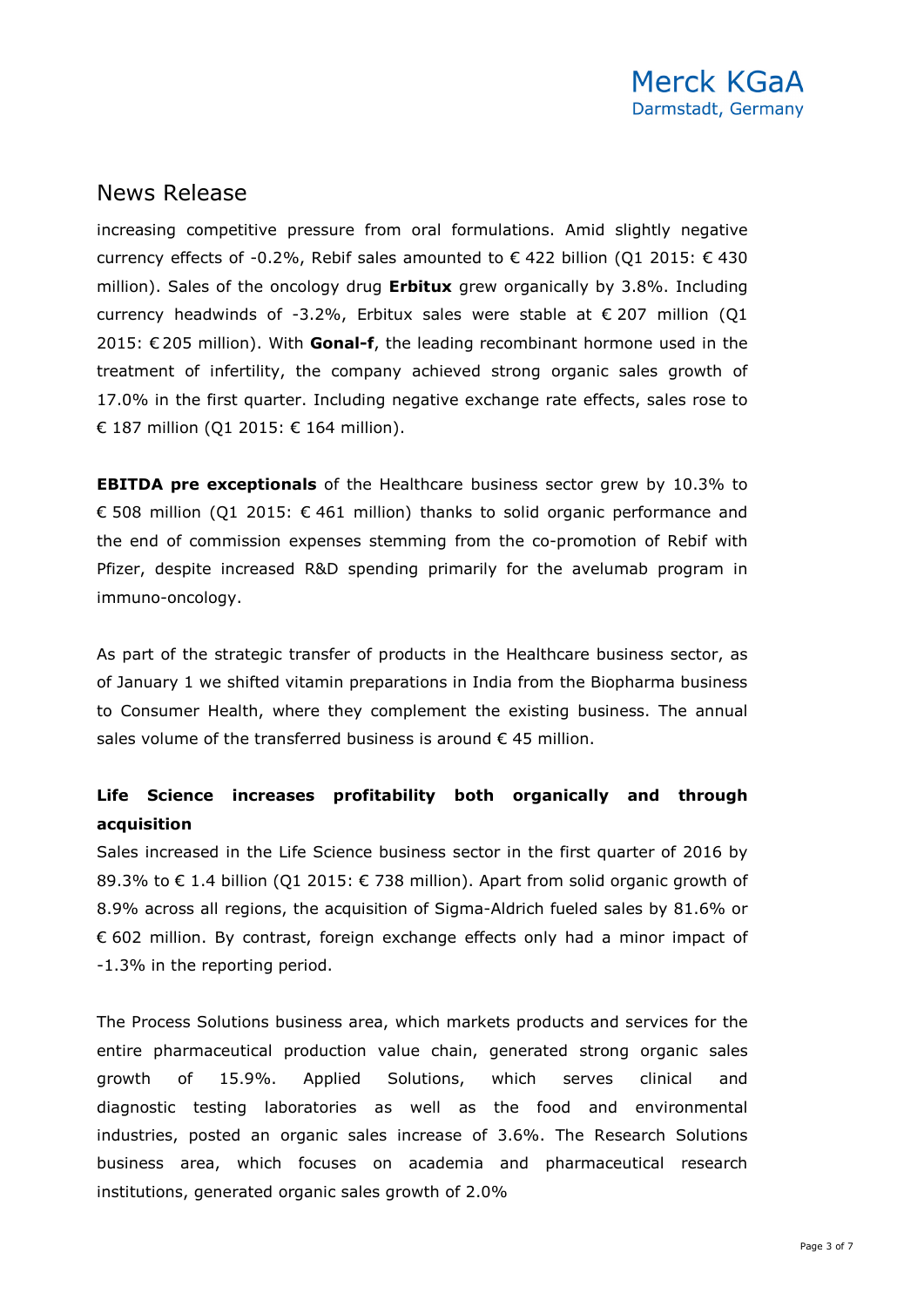At € 393 million, EBITDA pre exceptionals of Life Science in the first quarter was more than two times higher than in the year-earlier quarter (O1 2015:  $\epsilon$  184 million). The EBITDA margin pre exceptionals rose to 28.1% (Q1 2015: 25.0%).

Merck KGaA, Darmstadt, Germany, is making good progress with the integration of Sigma-Aldrich. "Since completing the acquisition in November, we have added around half of the addressable legacy Life Science portfolio to the industry-leading Sigma-Aldrich e-commerce platform in the United States and 30% in Europe," said CEO Oschmann.

#### **OLED business of Performance Materials is growing further**

In the first quarter, net sales of the Performance Materials business sector grew by 0.9% to € 622 million (Q1 2015: € 617 million). This reflects acquisition-related sales increases of 2.7%, which were due to the consolidation of the SAFC Hitech business of Sigma-Aldrich. Organically, sales decreased by -2.4%. This decline in sales was primarily due to the expected destocking by display industry customers.

In the Display Materials business unit, the partly strong growth seen with the innovative liquid crystal technologies such as UB-FFS could not fully offset the volume decline of older liquid crystal technologies as well as destocking by customers. However, Display Materials maintained its market leadership position. The Pigments & Functional Materials business unit delivered moderate organic growth. The Integrated Circuit Materials business unit, which includes the business with materials used to manufacture integrated circuits as well as the SAFC Hitech business from Sigma-Aldrich, generated solid organic sales growth. Within the Performance Materials business sector, the highest growth rates were achieved by the Advanced Technologies business unit. This was primarily due to the expanding business with OLED materials. A new OLED materials production unit in Darmstadt involving an investment of around  $\epsilon$  30 million is to be commissioned in the summer to manufacture materials for ultra-modern displays and lighting.

At € 273 million, EBITDA pre exceptionals of Performance Materials was at the previous year's level (Q1 2015: € 277 million).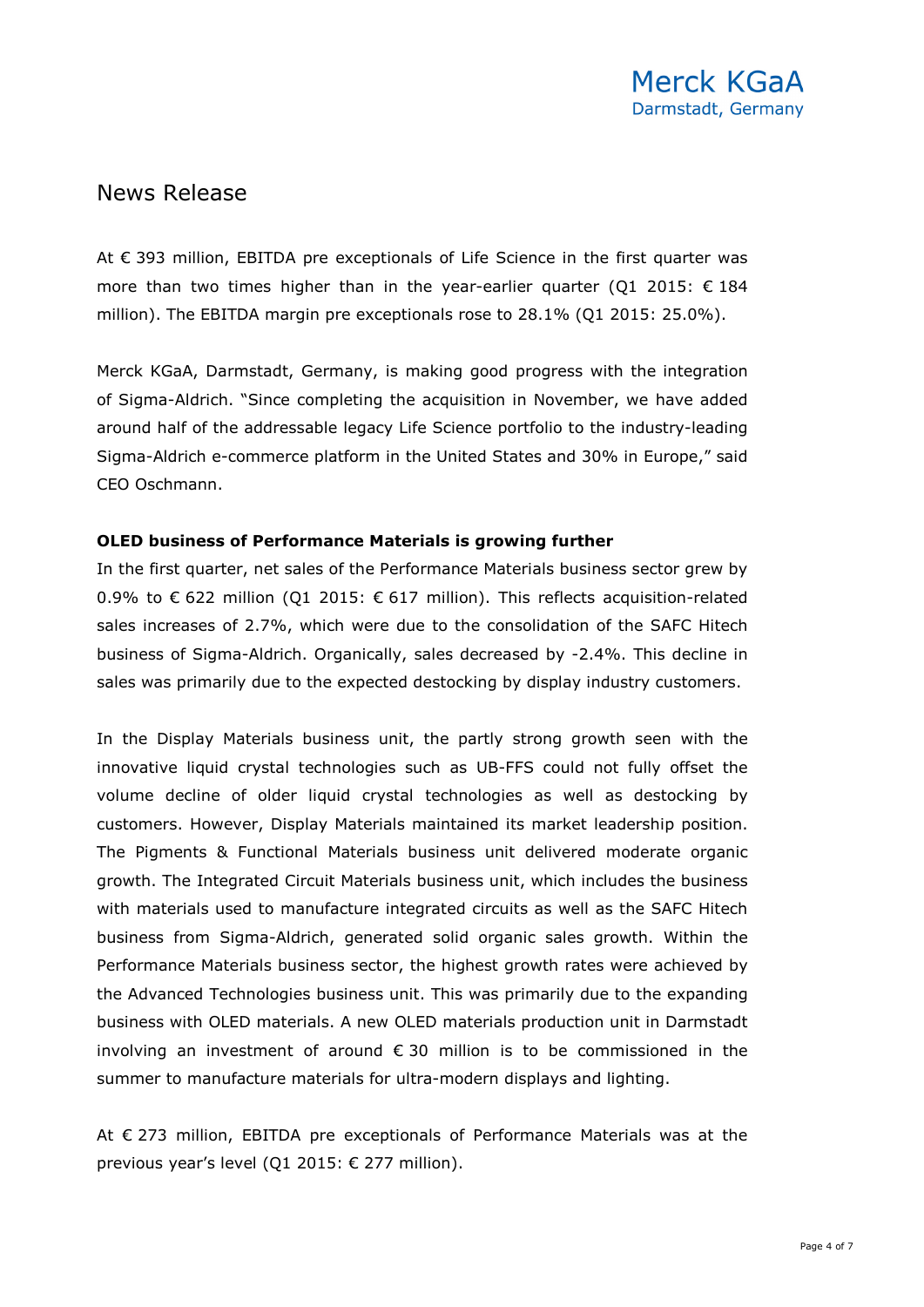#### **Company confirms and specifies outlook for 2016**

Merck KGaA, Darmstadt, Germany, has confirmed the qualitative forecast given with the publication of the 2015 Annual Report in March 2016 and specified it. Due to the good business performance in the first quarter, Merck KGaA, Darmstadt, Germany, assumes that Group net sales will increase to between  $\epsilon$  14.8 billion and € 15.0 billion in 2016 and continues to expect slight organic sales growth. Owing to the acquisition of Sigma-Aldrich, Merck KGaA, Darmstadt, Germany, expects a portfolio-related increase in net sales in the low double-digit percentage range. This will be countered by negative foreign exchange effects predicted to range between –3% and –5%, due especially to the continued devaluations of Latin American currencies. The forecast for EBITDA pre exceptionals at Group level in 2016 is between € 4.1 billion and € 4.3 billion. Business free cash flow of the Group is expected to be between  $\epsilon$  3.1 billion and  $\epsilon$  3.3 billion in 2016. Merck KGaA, Darmstadt, Germany, expects earnings per share pre exceptionals of € 5.65 to € 6.00.

| $\epsilon$ million                     | <b>Net sales</b>                                                                                                                                                    | <b>EBITDA</b> pre<br>exceptionals | <b>Earnings per share</b><br>pre exceptionals |
|----------------------------------------|---------------------------------------------------------------------------------------------------------------------------------------------------------------------|-----------------------------------|-----------------------------------------------|
| Group                                  | $\sim$ 14,800 - 15,000                                                                                                                                              | $\sim$ 4,100 – 4,300              | € 5.65 - € 6.00                               |
| <b>Healthcare</b>                      | Slight organic<br>growth, slightly<br>negative portfolio<br>effect due to the<br>divestment of Kuvan                                                                | $\sim$ 1,800 - 1,900              |                                               |
| <b>Life Science</b>                    | Organic growth in<br>the mid-single-digit<br>percentage range,<br>high double-digit<br>percentage portfolio<br>effect due to the<br>acquisition of<br>Sigma-Aldrich | $\sim$ 1,620 - 1,670              |                                               |
| <b>Performance</b><br><b>Materials</b> | Organic stable                                                                                                                                                      | $\sim$ 1,100 - 1,150              |                                               |
| <b>Corporate and Other</b>             |                                                                                                                                                                     | $-400 - -370$                     |                                               |

#### **Forecast for FY 2016**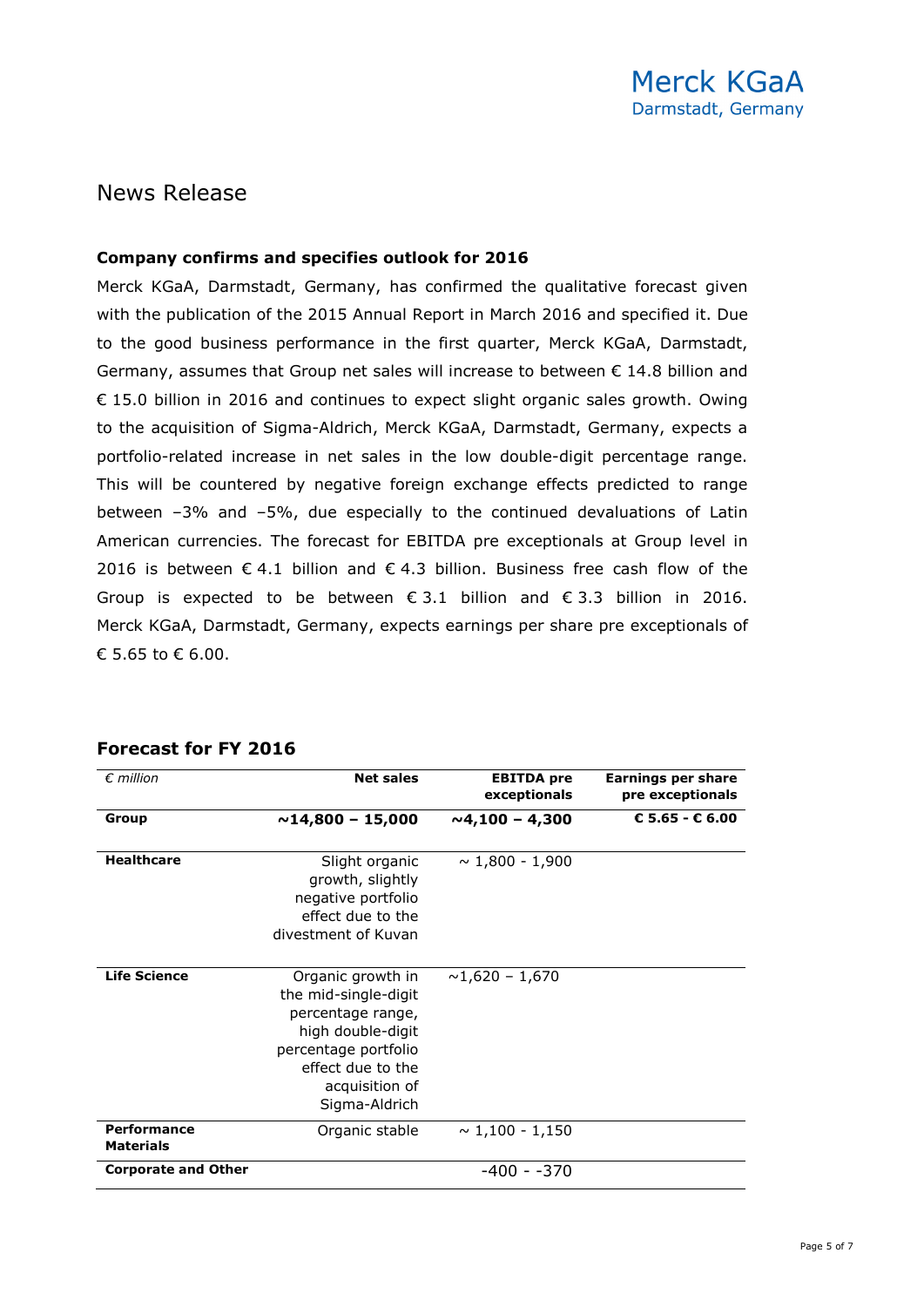### **Group - Key figures**

| $c$ million                                         | 01 2016           | 01 2015          | Change     |
|-----------------------------------------------------|-------------------|------------------|------------|
| Net sales                                           | 3,665             | 3,041            | 20.5%      |
| Operating result (EBIT)                             | 849               | 480              | 76.8%      |
| Margin (% of net sales)                             | 23.2%             | 15.8%            |            |
| EBITDA                                              | 1,282             | 805              | 59.1%      |
| Margin (% of net sales)                             | 35.0%             | 26.5%            |            |
| EBITDA pre exceptionals                             | 1,084             | 853              | 27.0%      |
| Margin (% of net sales)                             | 29.6%             | 28.0%            |            |
| Earnings per share $(\epsilon)$                     | 1.36              | 0.65             | $>100.0\%$ |
| Earnings per share pre<br>exceptionals $(\epsilon)$ | 1.54              | 1.12             | 37.5%      |
| Net income                                          | 591               | 282              | $>100,0$ % |
|                                                     | March 31,<br>2016 | Dec. 31,<br>2015 |            |
| Net financial debt                                  | 12,072            | 12,654           | $-4.6%$    |

The **teleconference** for media representatives will also be webcast live as of 9:30 a.m. (CET) (in [German](http://event.onlineseminarsolutions.com/r.htm?e=1189737&s=1&k=DD06983F64F25B1EAE87CB75AC2BFBBA) and [English\)](http://event.onlineseminarsolutions.com/r.htm?e=1189728&s=1&k=0E940A06230B3F795721A9E493243EB5)

- The respective **charts** as well as further information for journalists including a **digital press kit** can be found [here.](http://www.emdgroup.com/q1_2016)
- The report on the first quarter of 2016 can be found [here](http://www.emdgroup.com/q1_2016)
- Merck KGaA, Darmstadt, Germany, on [Facebook,](https://www.facebook.com/emdgroup) [Twitter,](https://twitter.com/EMDgroup) [LinkedIn](http://www.linkedin.com/company/emd-affiliates-of-merck-kgaa-darmstadt-germany)
- Photos and video footage can be found [here](http://www.emdgroup.com/emd/media/download_library/download_library.html?firstLogin=true)

#### • **Stock symbols**

*Reuters*: MRCG, *Bloomberg*: MRK GY, *Dow Jones*: MRK.DE *Frankfurt Stock Exchange*: *ISIN*: DE 000 659 9905 – *WKN*: 659 990

This news release contains certain financial indicators such as EBITDA pre exceptionals, business free cash flow (BFCF), net financial debt and earnings per share pre exceptionals, which are not defined by International Financial Reporting Standards (IFRS). These financial indicators should not be taken into account in order to assess the performance of Merck KGaA, Darmstadt, Germany, in isolation or used as an alternative to the financial indicators presented in the consolidated financial statements and determined in accordance with IFRS.